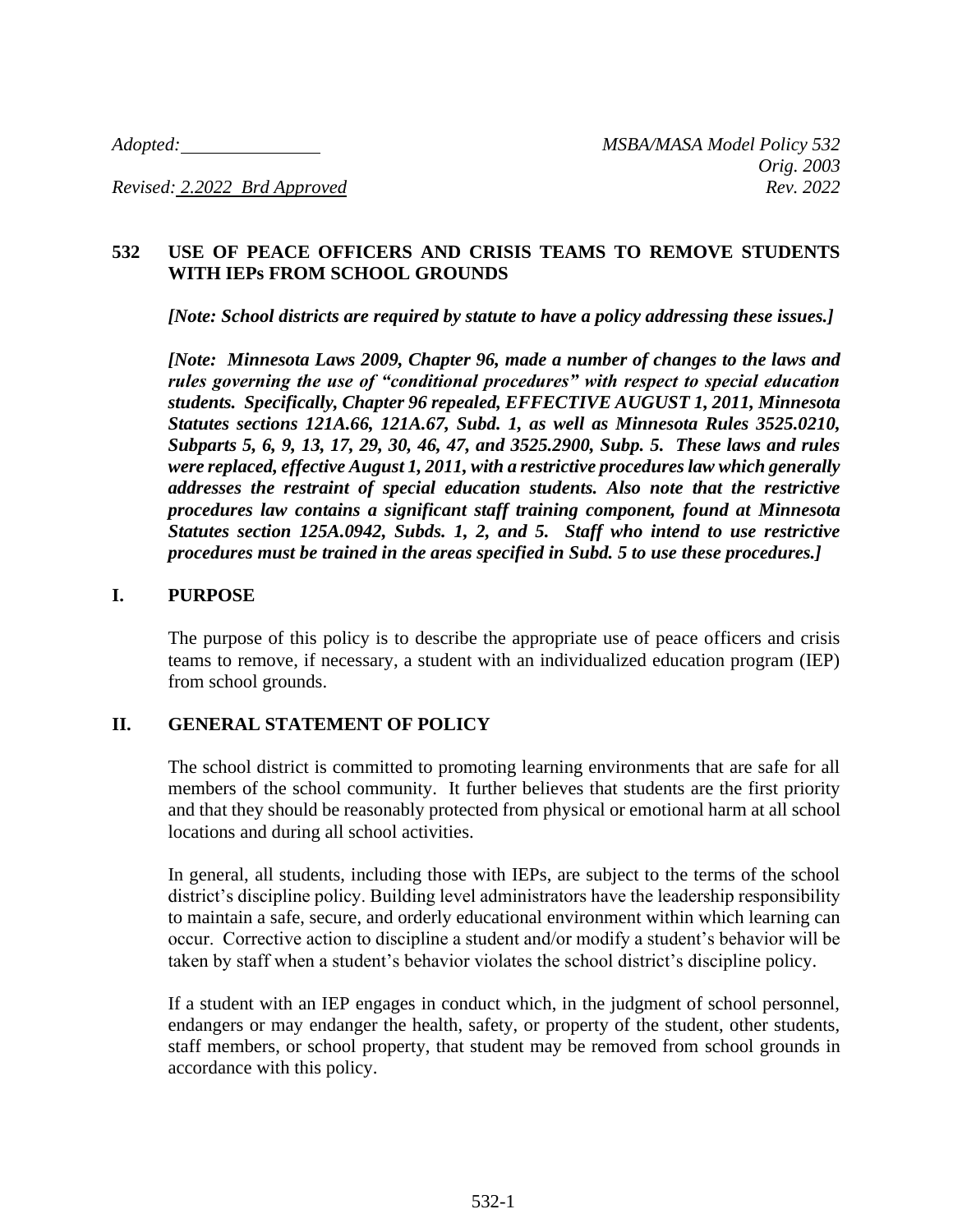# **III. DEFINITIONS**

For purposes of this policy, the following terms have the meaning given them in this section:

- A. "Student with an IEP" or "the student" means a student who is eligible to receive special education and related services pursuant to the terms of an IEP or an individual interagency intervention plan (IIIP).
- B. "Peace officer" means an employee or an elected or appointed official of a political subdivision or law enforcement agency who is licensed by the Board of Peace Officer Standards and Training, charged with the prevention and detection of crime and the enforcement of general criminal laws of the state and who has the full power of arrest. The term "peace officer" includes a person who serves as a sheriff, a deputy sheriff, a police officer, or a state patrol trooper.
- C. "Police liaison officer" is a peace officer who, pursuant to an agreement between the school district and a political subdivision or law enforcement agency, is assigned to a school building for all or a portion of the school day to provide law enforcement assistance and support to the building administration and to promote school safety, security, and positive relationships with students.
- D. "Crisis team" means a group of persons, which may include teachers and nonteaching school personnel, selected by the building administrator in each school building who have received crisis intervention training and are responsible for becoming actively involved with resolving crises. The building administrator or designee shall serve as the leader of the crisis team.
- E. The phrase "remove the student from school grounds" is the act of securing the person of a student with an IEP and escorting that student from the school building or school activity at which the student with an IEP is located.
- F. "Emergency" means a situation where immediate intervention is needed to protect a child or other individual from physical injury.
- G. All other terms and phrases used in this policy shall be defined in accordance with applicable state and federal law or ordinary and customary usage.

# **IV. REMOVAL OF STUDENTS WITH IEPs FROM SCHOOL GROUNDS**

### A. Removal By Crisis Team

If the behavior of a student with an IEP escalates to the point where the student's behavior endangers or may endanger the health, safety, or property of the student, other students, staff members, or school property, the school building's crisis team may be summoned. The crisis team may attempt to de-escalate the student's behavior by means including, but not limited to, those described in the student's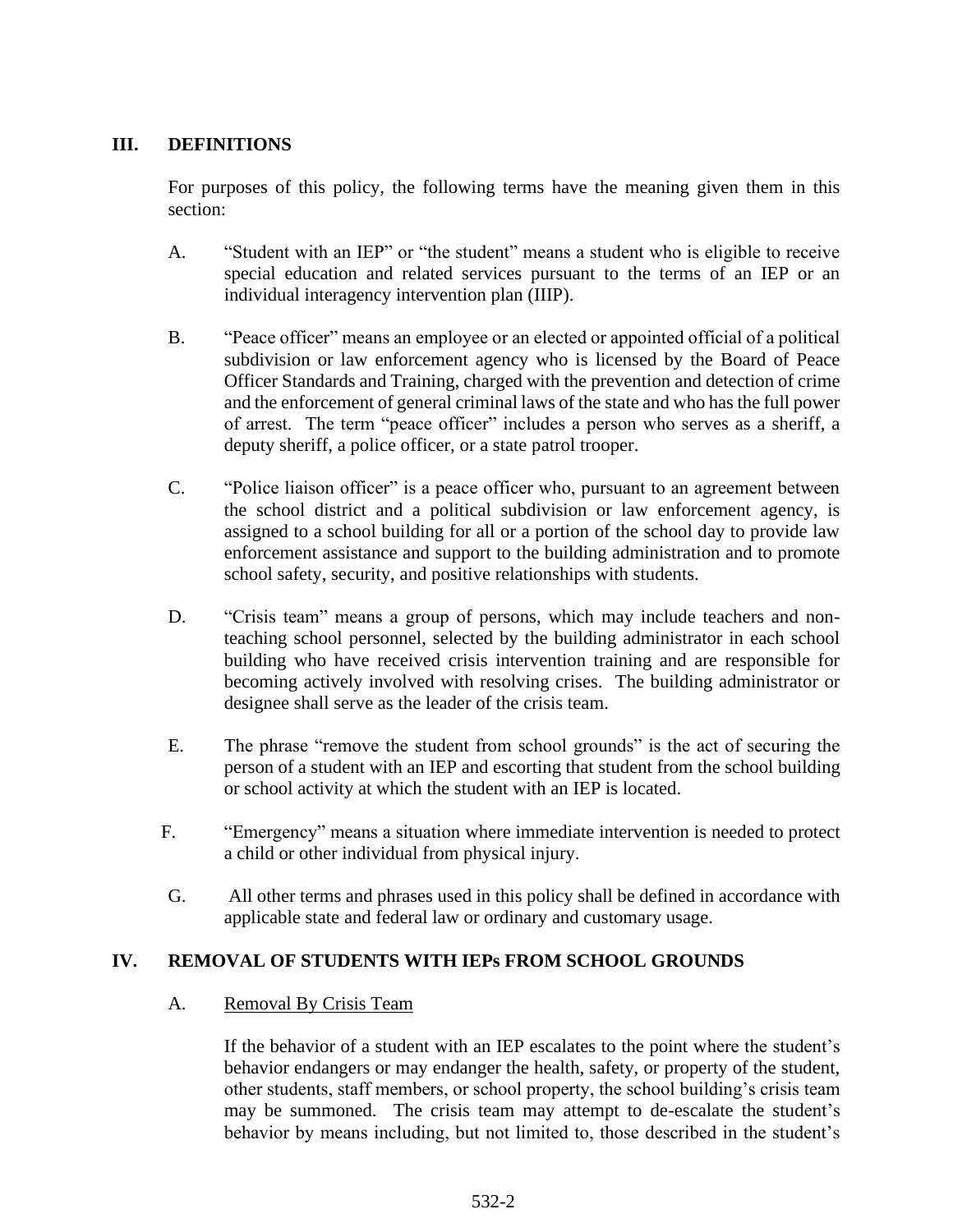IEP and/or behavior intervention plan. When such measures fail, or when the crisis team determines that the student's behavior continues to endanger or may endanger the health, safety, or property of the student, other students, staff members, or school property, the crisis team may remove the student from school grounds.

If the student's behavior cannot be safely managed, school personnel may immediately request assistance from the police liaison officer or a peace officer.

### B. Removal By Police Liaison Officer or Peace Officer

If a student with an IEP engages in conduct which endangers or may endanger the health, safety, or property of the student, other students, staff members, or school property, the school building's crisis team, building administrator, or the building administrator's designee, may request that the police liaison officer or a peace officer remove the student from school grounds.

If a student with an IEP is restrained or removed from a classroom, school building, or school grounds by a peace officer at the request of a school administrator or school staff person during the school day twice in a 30-day period, the student's IEP team must meet to determine if the student's IEP is adequate or if additional evaluation is needed.

Whether or not a student with an IEP engages in conduct which endangers or may endanger the health, safety, or property of the student, other students, staff members, or school property, school district personnel may report a crime committed by a student with an IEP to appropriate authorities. If the school district reports a crime committed by a student with an IEP, school personnel shall transmit copies of the special education and disciplinary records of the student for consideration by appropriate authorities to whom it reports the crime, to the extent that the transmission is permitted by the Family Education Rights and Privacy Act (FERPA), the Minnesota Government Data Practices Act, and school district's policy, Protection and Privacy of Pupil Records.

## *[Note: If the school district uses a different reference name for its student records policy, insert that name in place of the reference to Protection and Privacy of Pupil Records, which is the title of MSBA/MASA Model Policy 515.]*

The fact that a student with an IEP is covered by special education law does not prevent state law enforcement and judicial authorities from exercising their responsibilities with regard to the application of federal and state law to crimes committed by a student with an IEP.

### C. Reasonable Force Permitted

In removing a student with an IEP from school grounds, a building administrator, other crisis team members, or the police liaison officer or other agents of the school district, whether or not members of a crisis team, may use reasonable force when it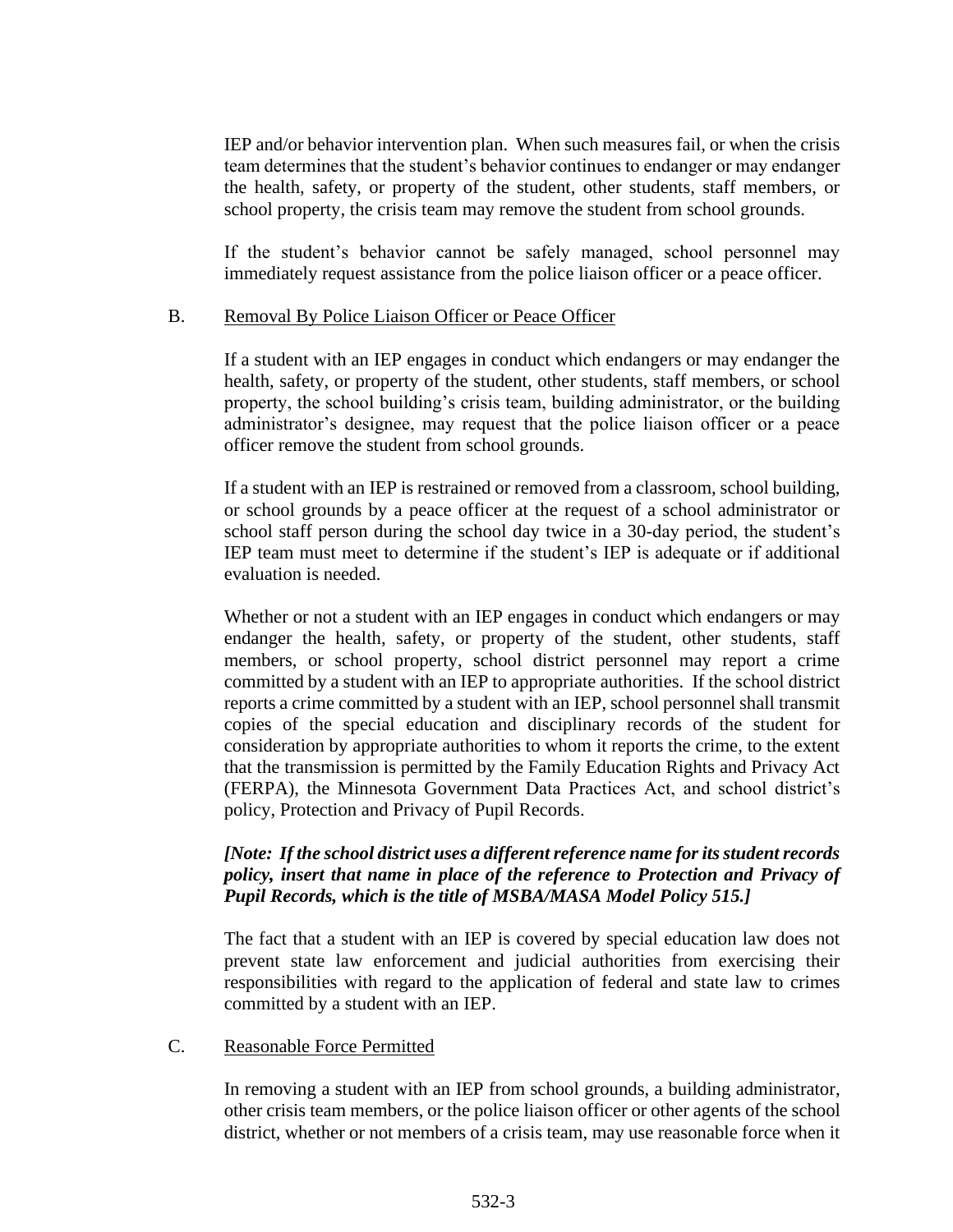is necessary under the circumstances to correct or restrain a student or prevent bodily harm or death to another.

In removing a student with an IEP from school grounds, police liaison officers and school district personnel are further prohibited from engaging in the following conduct:

- 1. Corporal punishment prohibited by Minnesota Statutes section 121A.58;
- 2. Requiring a child to assume and maintain a specified physical position, activity, or posture that induces physical pain;
- 3. Totally or partially restricting a child's senses as punishment;
- 4. Denying or restricting a child's access to equipment and devices such as walkers, wheelchairs, hearing aids, and communication boards that facilitate the child's functioning except when temporarily removing the equipment or device is needed to prevent injury to the child or others or serious damage to the equipment or device, in which case the equipment or device shall be returned to the child as soon as possible;
- 5. Interacting with a child in a manner that constitutes sexual abuse, neglect, or physical abuse under Minnesota Statutes Chapter 260E;
- 6. Physical holding (as defined in Minnesota Statutes section 125A.0941) that restricts or impairs a child's ability to breathe, restricts or impairs a child's ability to communicate distress, places pressure or weight on a child's head, throat, neck, chest, lungs, sternum, diaphragm, back, or abdomen, or results in straddling a child's torso;
- 7. Withholding regularly scheduled meals or water; and/or
- 8. Denying a child access to toilet facilities.
- D. Parental Notification

The building administrator or designee shall make reasonable efforts to notify the student's parent or guardian of the student's removal from school grounds as soon as possible following the removal.

E. Continued Removals; Review of IEP

Continued and repeated use of the removal process described herein must be reviewed in the development of the individual student's IEP or IIIP.

F. Effect of Policy in an Emergency; Use of Restrictive Procedures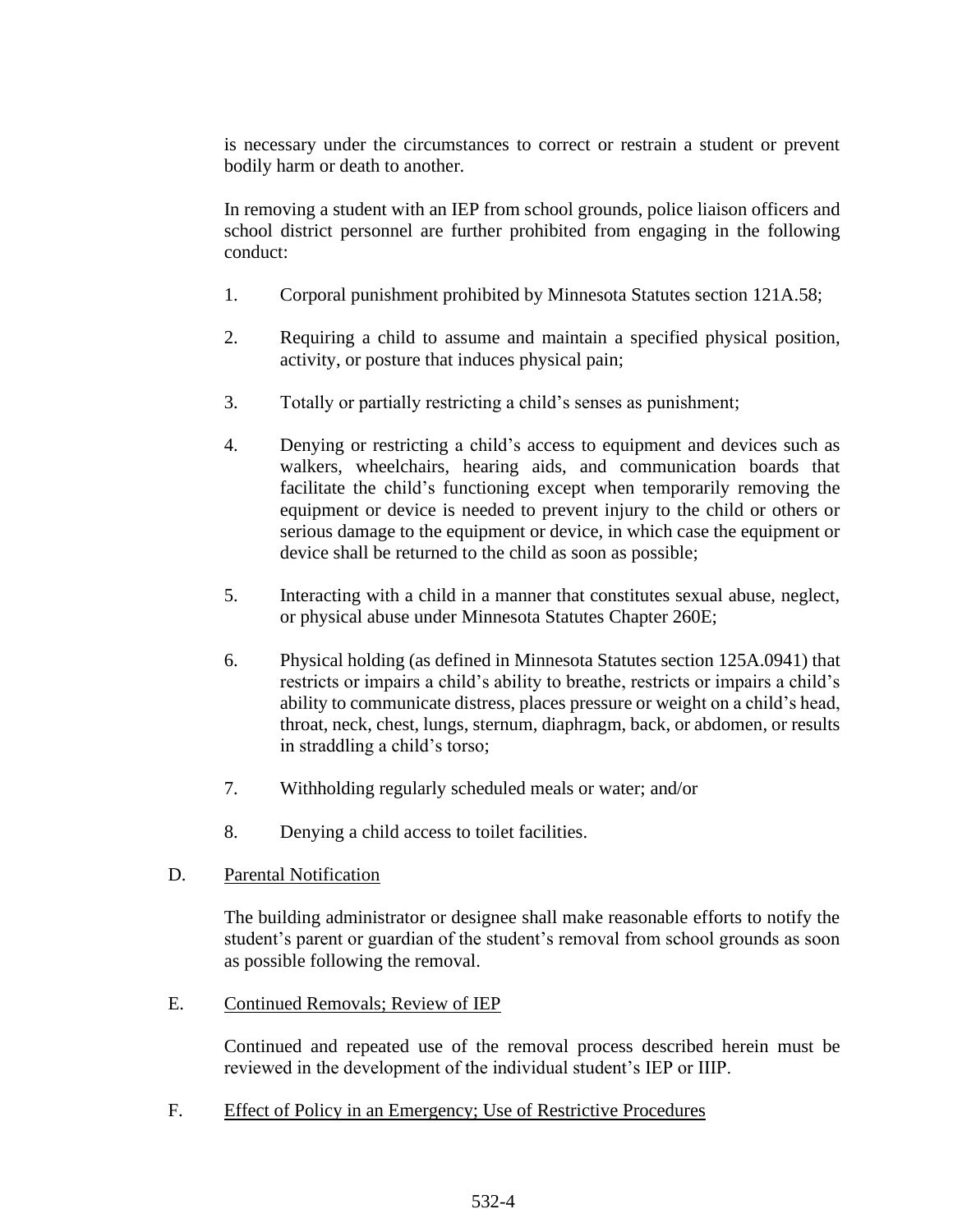A student with an IEP may be removed in accordance with this policy regardless of whether the student's conduct would create an emergency.

If the school district seeks to remove a student with an IEP from school grounds under this policy due to behaviors that constitute an emergency and the student's IEP, IIIP, or behavior intervention plan authorizes the use of one or more restrictive procedures, the crisis team may employ those restrictive procedures, in addition to any reasonable force that may be necessary, to facilitate the student's removal from school grounds, as long as the crisis team members who are implementing the restrictive procedures have received the training required by Minnesota Statutes section 125A.0942, Subd. 5, and otherwise comply with the requirements of § 125A.0942.

#### G. Reporting to the Minnesota Department of Education (MDE)

Annually, stakeholders may recommend, as necessary, to the Commissioner of MDE (Commissioner) specific and measurable implementation and outcome goals for reducing the use of restrictive procedures. The Commissioner must submit to the Legislature a report on districts' progress in reducing the use of restrictive procedures that recommends how to further reduce these procedures and eliminate the use of seclusion. By January 15, April 15, July 15, and October 15 of each year, districts must report, in a form and manner determined by the Commissioner, about individual students who have been secluded. By July 15 each year, districts must report summary data. The summary data must include information on the use of restrictive procedures for the prior school year, July 1 through June 30, including the use of reasonable force by school personnel that is consistent with the definition of physical holding or seclusion of a child with a disability.

| <b>Legal References:</b> | Minn. Stat. Ch. 13 (Minnesota Government Data Practices Act)<br>Minn. Stat. §§ 121A.40-121A.56 (Minnesota Pupil Fair Dismissal Act)<br>Minn. Stat. § 121A.582 (Student Discipline; Reasonable Force)<br>Minn. Stat. § 121A.61 (Discipline and Removal of Students from Class)<br>Minn. Stat. § 121A.67, Subd. 2 (Aversive and Deprivation Procedures) |
|--------------------------|-------------------------------------------------------------------------------------------------------------------------------------------------------------------------------------------------------------------------------------------------------------------------------------------------------------------------------------------------------|
|                          | Minn. Stat. §§ 125A.094-125A.0942 (Restrictive Procedures for Children<br>with Disabilities)<br>Minn. Stat. § 609.06 (Authorized Use of Force)<br>Minn. Stat. § 609.379 (Permitted Actions)                                                                                                                                                           |
|                          | 20 U.S.C. § 1232g et seq. (Family Educational Rights and Privacy<br>(FERPA))<br>20 U.S.C. § 1415(k)(6) (Individuals with Disabilities Education<br>Improvement Act of 2004 (IDEA))<br>34 C.F.R. § 300.535 (IDEA Regulation Regarding Involvement of Law<br>Enforcement)                                                                               |
| <b>Cross References:</b> | MSBA/MASA Model Policy 506 (Student Discipline)                                                                                                                                                                                                                                                                                                       |

MSBA/MASA Model Policy 507 (Corporal Punishment)